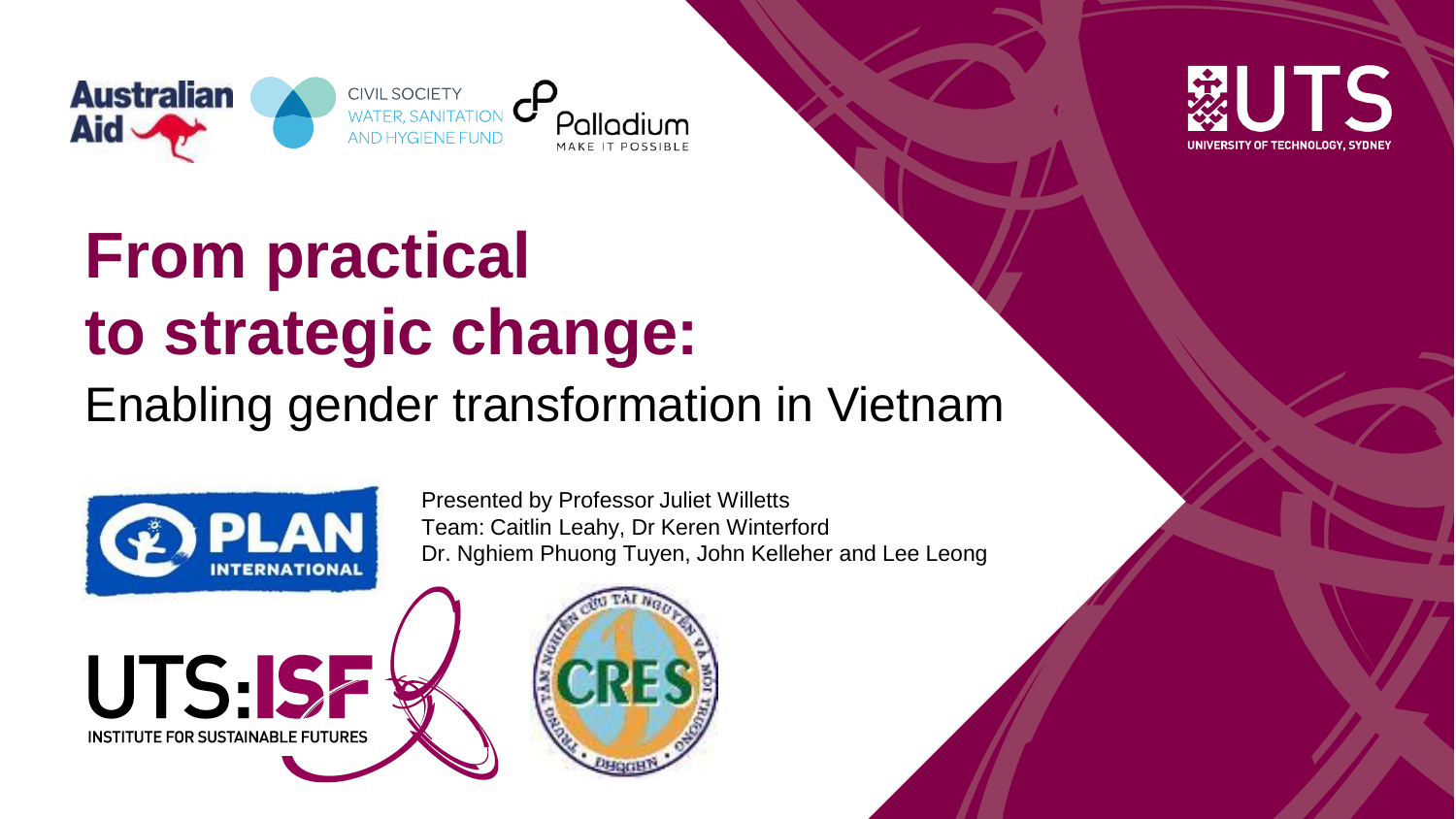# What aspect of promoting women's participation?

| <b>Types of</b>                           | <b>Household</b>                                                                           | <b>Public arena</b>                                                      |                                                                    |
|-------------------------------------------|--------------------------------------------------------------------------------------------|--------------------------------------------------------------------------|--------------------------------------------------------------------|
| changes                                   |                                                                                            | Community                                                                | Governance/<br>institutions/                                       |
|                                           |                                                                                            |                                                                          | workplaces                                                         |
| <b>Changes in</b><br>self/individuals     | For example,<br>changes in women's<br>workload, men's<br>attitude to household<br>roles    | For example, changes<br>in women's confidence,<br>and in men's attitudes | For example, changes<br>in interest to be a<br>female entrepreneur |
| <b>Changes in</b><br><b>relationships</b> | For example,<br>changes in<br>household<br>negotiation and<br>decision-making<br>processes | For example, changes<br>in community decision-<br>making processes       | For example, changes<br>in women's status in<br>the workplace      |

Carrard, N.R., Crawford, J., Halcrow, G., Rowland, C. & Willetts, J.R. (2013) 'A framework for exploring gender equality outcomes from WASH programmes', *Waterlines: international journal of water, sanitation and waste*, vol. 32, no. 4, pp. 315-333.

**Monitoring** of changes in gender relations across four of the dimensions shown in this published framework









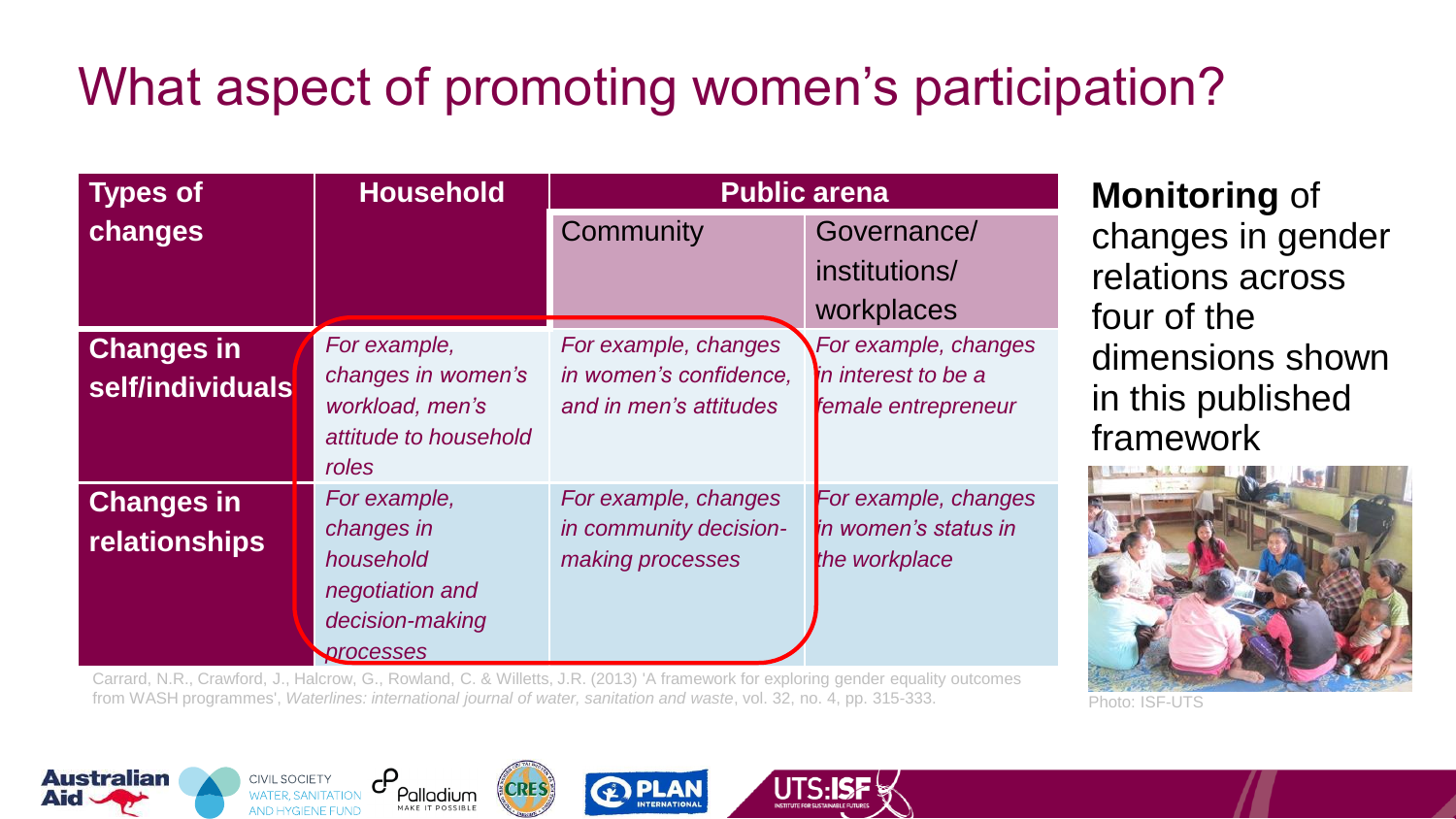## Purpose and significance of the study



Plan's monitoring tool (GWMT) – uses participatory dialogue methods and scoring at household and community level

PURPOSE: To determine the extent to which Plan International's Gender and WASH Monitoring Tool (GWMT) contributed to achievement of strategic gender outcomes

SIGNIFICANCE: Provides robust empirical evidence from Central Vietnam demonstrating how WASH programs and their monitoring can influence gender and power relations between men and women

*"Before, making decision who work what in the family belonged to me, my wife did all houseworking, and cut grass near the house, husband go to the forest, field. Now, I and my wife discuss all works, sometimes she makes the decision"* (Man in Ta Leng village)







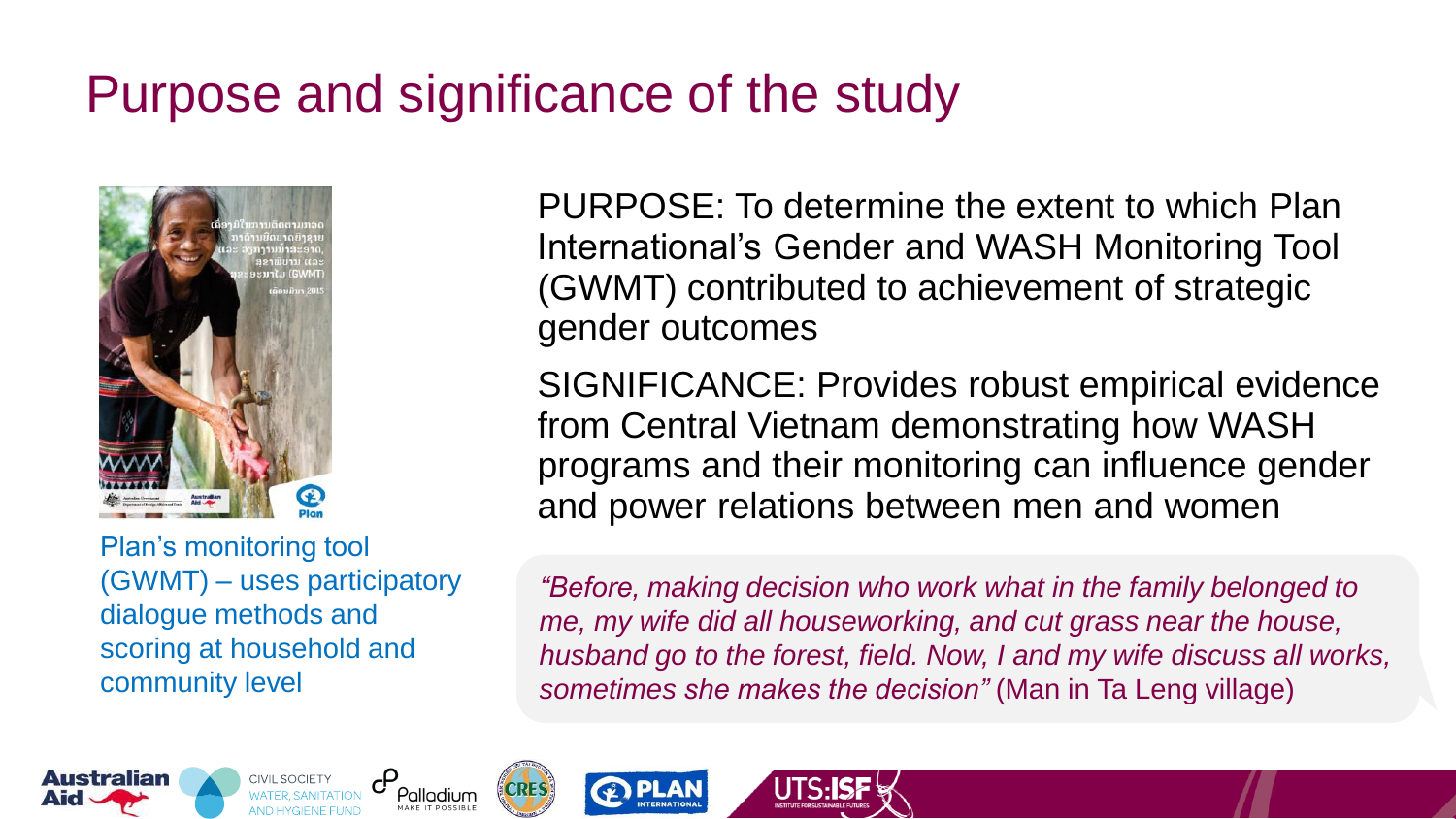## Key results and implications

- 1 Most (81%) participants ( $n = 48$ ) identified at least one strategic gender change. Of these changes:
	- 31% were directly linked to WASH
	- 69% were attributed to broader societal factors
- The monitoring tool processes were found to be valid and important, but as a tool (on its own) did not produce additional gender outcomes 2
- Change at household level was more commonly reported than at community level, and age and ethnicity influenced results 3
- Some changes of *decreased* gender equality were reported (8 negative changes in 101 reported changes) 4









*Consider (and where possible leverage) societal gender context and dynamics in WASH programming*

*Participatory monitoring must be accompanied by other strategies to address gender equality*

*We need to give focus to "do no harm" principle Affecting change at community level may be more difficult, and we need different strategies to reach different groups*